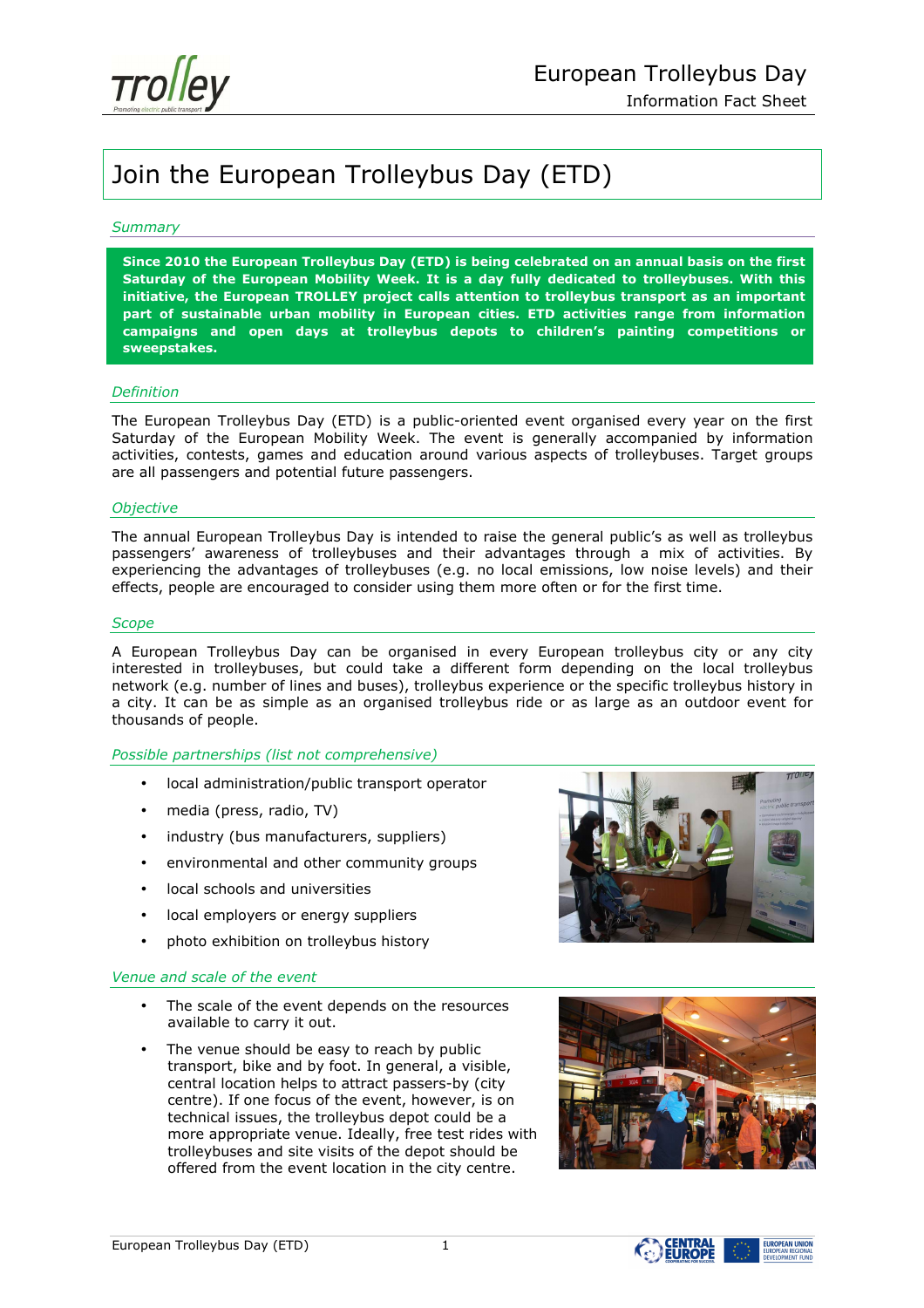

# *Possible activities*

You're only limited by your imagination with regard to the activities that can be offered at an ETD. The main thing to keep in mind is to integrate fun with information and education. Some possibilities include:

- Visit of the depot
- Group trolleybus rides
- A quiz with questions about the trolleybus in your city (perhaps with a nice prize)
- Photo competitions and painting contest for children (perhaps with a nice prize)
- Trolleybus painting or writing on a trolleybus (on an old one that is still in operation)
- Information point inside a trolleybus
- Installation of a comment/suggestion box
- Interviews and questionnaires
- Cinema (show the TROLLEY movie in a darkened trolleybus)



# *Who and what should be there*

- Local trolleybus experts and representatives of the local administration or the public transport provider should be present and talk about the community's trolleybus initiatives.
- Inviting a local celebrity (e.g. a member of a local sports team, media personalities, a politician) to participate in the event is a good way to draw media attention and raise awareness of it.
- The availability of food and drinks makes people stay longer. Some music makes them feel comfortable.
- Make sure to have flyers, brochures and other information material available. Gadgets and promotional material, e.g. for children, add a fun factor.

# *Promoting the ETD*

- Make use of the local media and other means of public distribution of information.
- Connect the ETD to other activities of the European Mobility Week that draw a large crowd.
- Posters should be distributed widely, including at community centres, in shopping streets, at schools and kindergartens, at the tourist information centre, etc.
- Advertising can be placed on public transport vehicles (e.g. through swing cards, posters).
- Social media can be used to announce the event and launch competitions.



17. září 2011 od 10 do 16 hod. Historický trolejbus na ulici Brandlova 19. - 22. září 2011 od 9 do 18 hod.

#### *Costs*

Depending on the scale of your event and foreseen activities it can be quite a bit of work to organise it and it is fairly labour-intensive. In terms of covering other costs think also of sponsorship through partner organisations.



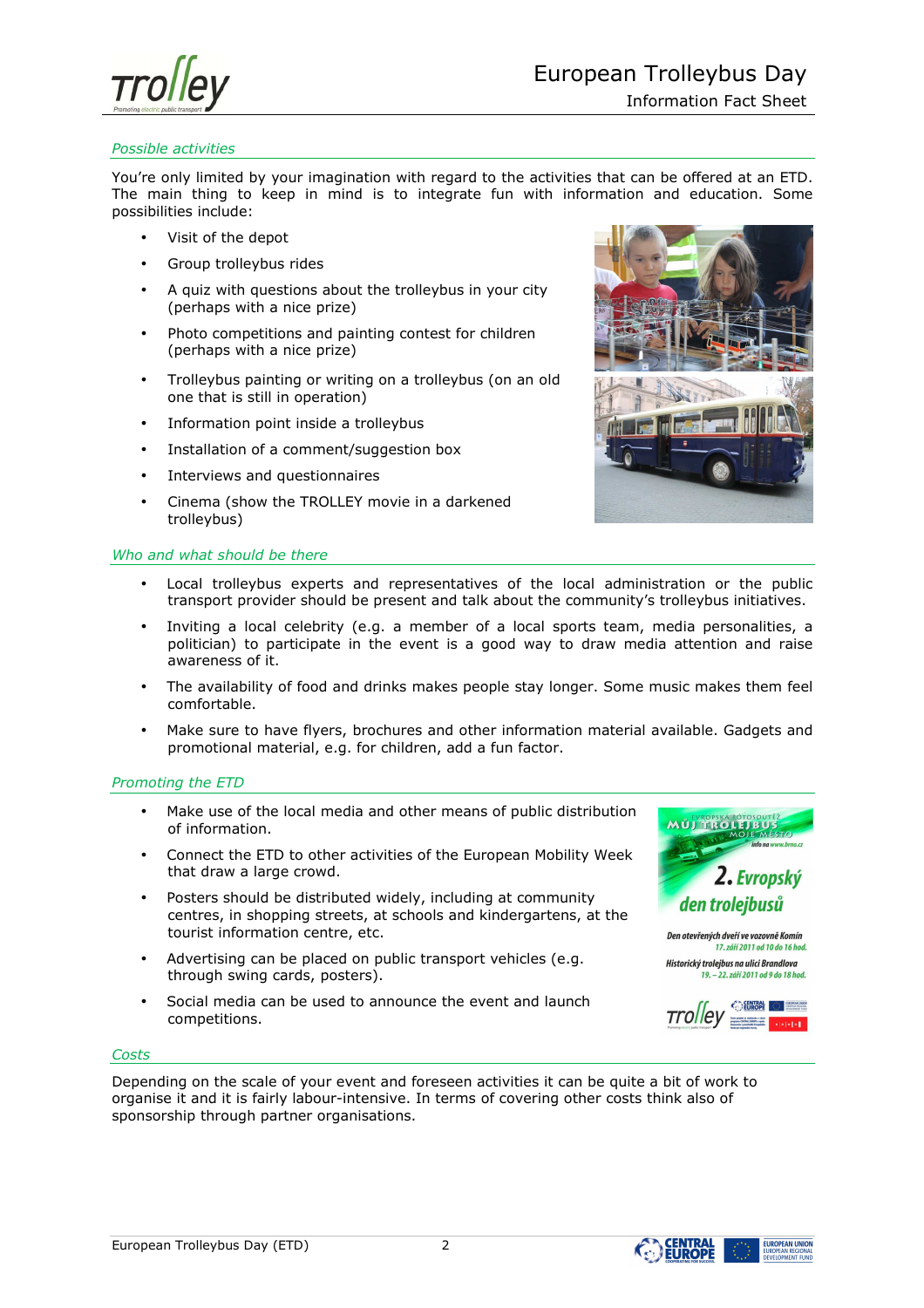

# *Evaluation of impact*

Count the number of participants. This can be done at each individual activity and/or an overall count at the ETD. It can also be done with something small and appealing like a trolleybus stamp on participants' hands or a wristband such as those used at festivals. If you have volunteers stamping hands or putting on wristbands (and counting), you can count the total number of attendees and can be relatively certain you have not counted people twice.

If you collect contact information from participants, you can conduct an online survey a few days or weeks after the event to find out if they liked the event and were encouraged to use a trolleybus more since the event.

Another promising evaluation approach is to evaluate press reports after the event.

# *Considerations and lessons learnt*

Through an ETD you can reach a large number of people at one time. It is a great venue to inform and educate people at the same time as letting them have fun. Hands-on experience is the best form of promotion. If possible, you should plan to make your event annual rather than a one-time event so that you can improve it each year and watch interest and participation levels develop over time. But, assuming your venue is outdoors, your success may depend on the weather. Let this not discourage you.

Linking the event to the European Mobility Week lets your citizens and passengers know that they are participating in something larger than just a local festival.

Do not underestimate the value of food and drinks, music and competitions! These are the things that create a fun atmosphere and encourage people to come and to stay longer.

#### *Good practice cases*

On 18 September 2010, the first European Trolleybus Day was celebrated in Salzburg, Brno, Eberswalde, Gdynia, Parma, Leipzig and Szeged. The  $2<sup>nd</sup>$  ETD took place on 17 September 2011. The third edition will take place on 22 September 2012.

#### **Brno, Czech Republic**



Brno celebrated the first ETD in 2010 with an open day at the trolleybus depot and an info point inside a historical trolleybus on a main city square. A focus of the event was on families with kids who were informed about the operation of trolleybuses and could even take the seat of the driver. Miniature trolleybuses were the greatest attraction for children. Hydraulic ramps in the depot enabled all visitors to have a look at trolleybuses from below.

# **Szeged, Hungary**



The ETD in Szeged was celebrated with open days at the trolleybus depot giving technical insights into the operation, maintenance and repair of trolleybuses. A painting competition (see winning photo placed on bus on the left) and sweepstakes were carried out. Information booths in the city centre of Szeged promoted the general idea of clean electric trolleybuses.

### **Salzburg, Austria**



In Salzburg, several information points for citizens were created with operator staff giving hands-on information on the operation of trolleybuses. ETD activities included a competition with prizes, free balloons, music, food and drink stands. The European trolleybus marketing campaign "ebus – the smart way" also carried out in Salzburg was promoted at the event. Swing cards in trolleybuses promoted the event and the competition.



**EUROPEAN UNION**